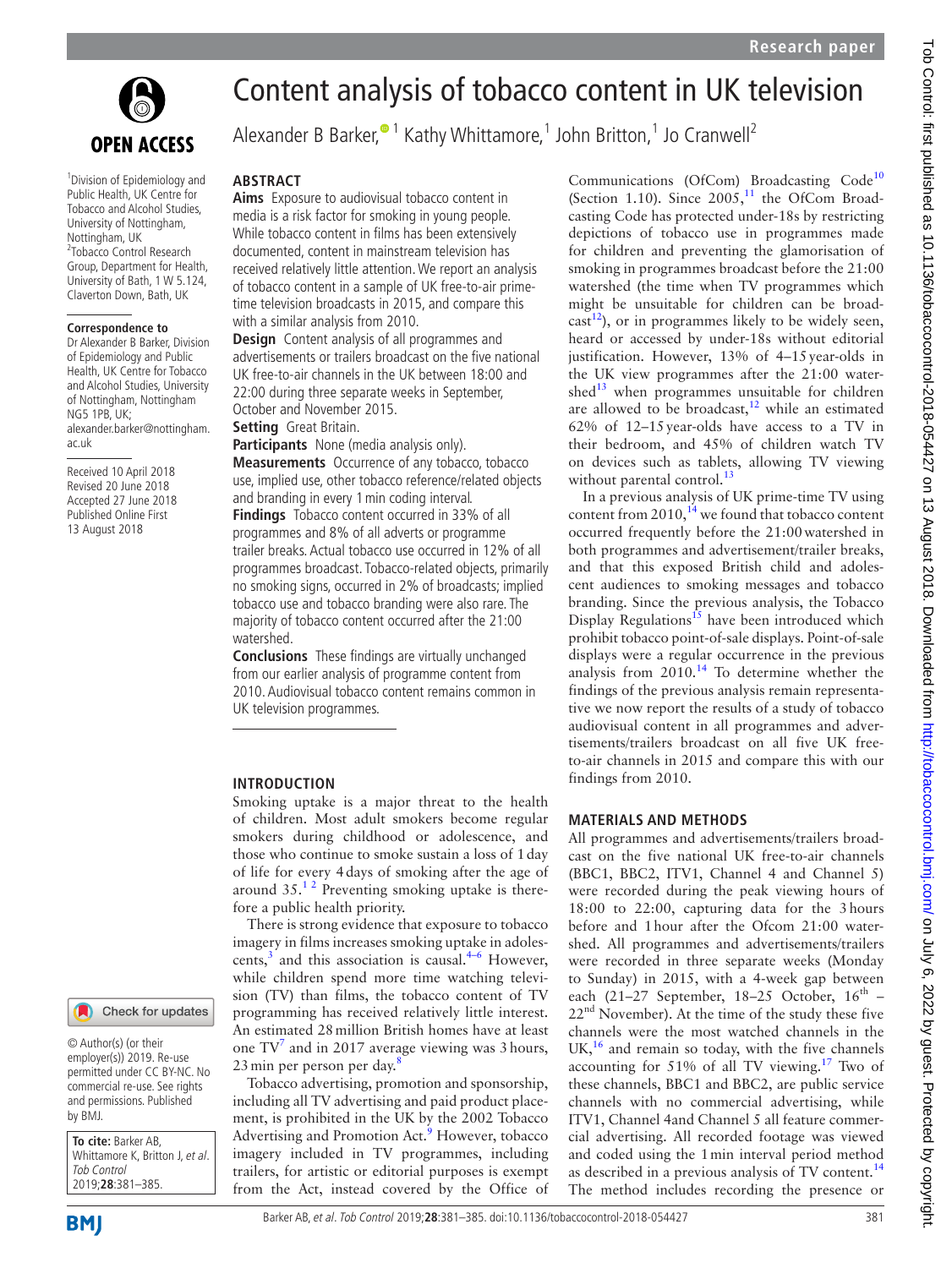## **Actual use**

Actual observed use of tobacco onscreen by any character, coded as cigarette, cigar, pipe or other (such as water pipe or chewing tobacco).

## **Implied use**

Any inferred tobacco use without any actual use onscreen (eg, holding a cigarette without actual smoking or a comment about going for a cigarette), coded as verbal or non-verbal.

## **Tobacco-related objects**

The presence of tobacco or tobacco related materials, coded by the type of appearance (including cigarette or other tobacco pack, matches, lighter, ashtray, no smoking or smoking area signs).

## **Brand appearance**

The presence of clear and unambiguous tobacco branding, including cigarette or other tobacco packs, secondary advertising (advertisements appearing within other programmes) and branded merchandising.

## **Any tobacco content**

## Any of the above.

Tobacco appearances were recorded if they appeared onscreen in any 1min coding period. Multiple instances of the same category in the same 1min period were considered a single event; however, if two instances of different categories occurred this was recorded as two different events (eg, actual tobacco use and inferred use). The coding categories used were mutually exclusive, for example, if a person is seen smoking, this is coded as actual use rather than implied or tobacco-related object; however, if a scene featured both paraphernalia and implied use, both were recorded in the same 1min interval. When the same appearance transitioned into a new 1min period it was coded as two separate events as the appearance occurred in two 1min intervals. One-third of the recorded footage was coded separately by two authors (AB and KW) to ensure accuracy and reliability in the coding method. Short trailers for other programmes are shown between programmes on BBC1 and BBC2, and both adverts and trailers between programmes on other channels. These have been coded as a single category of content, rather than code each individual advert/trailer these have been grouped together in each advertisement/trailer period between regular broadcast programming. Both the commercial (ITV, Channel 4, Channel 5) and non-commercial (BBC1, BBC2)



<span id="page-1-0"></span>**Figure 1** Number of 1 min intervals containing tobacco content coded by category.

channels broadcast adverts for other programmes on the service during advert breaks; however, we coded advertisement breaks on non-commercial channels (trailers) separately to commercial channels (advertisements). We categorised the genre of each programme based on information from Box of Broadcasts<sup>[18](#page-4-14)</sup> and the researcher's discretion when genre not available. We also categorised whether any part of the programme occurred after the 21:00 watershed. Short trailers for other programmes are shown between programmes on BBC1 and BBC2, and both adverts and trailers between programmes on other channels. These have been coded as a single category of content. Descriptive analyses were conducted in IBM SPSS Statistics (V.23) and Microsoft Excel (2013).

# **Results**

We analysed 420 hours of footage including 611 programmes, 909 adverts and 211 trailers. A total of 27083 intervals of 1min were coded, of which 22960 were from programmes, 3663 from adverts and 460 from trailers. The most frequent genres were News and Current Affairs, Documentaries and Soaps with a total of 137, 126 and 76 programmes, respectively. The genres which accounted for the highest broadcast time were Documentaries, News and Current Affairs and Entertainment, comprising 5482, 3573 and 2408min, respectively.

### **Any tobacco content**

There were 291 broadcasts (programmes and adverts/trailers for other programmes) which included any tobacco content (17% of all programmes), consisting of 751 intervals containing tobacco appearances (3% of all intervals) ([figure](#page-1-0) 1).

The channel containing the most tobacco appearances was Channel 5 (197 intervals; 26% of any tobacco intervals) and the lowest was BBC2 (99 tobacco appearances; 13% of total). The channel with the largest proportion of tobacco content was Channel 5 at 3% of all intervals (see [table](#page-1-1) 1).

Of the 611 programmes broadcast, 201 (33%) contained any tobacco content, occurring in 650 intervals of 1 min (3% of 1min intervals in programmes). The genres containing the highest tobacco content were Animation (67% of programmes), Comedy show (57% of programmes) and Drama (50% of programmes) [\(table](#page-2-0) 2).

Of the 1200 adverts/trailers analysed, 90 (8%) contained any tobacco content, occurring in 101 of 4123 intervals of 1min (2% of the total advert/trailer intervals). The 75% of programming in our sample broadcast before the 21:00 watershed contained 65% (486 intervals) of the 1min intervals of observed tobacco appearances and references.

<span id="page-1-1"></span>

| Table 1<br>channel | Proportion of intervals containing tobacco by television |                                                                                                                         |  |
|--------------------|----------------------------------------------------------|-------------------------------------------------------------------------------------------------------------------------|--|
| Channel            |                                                          | Proportion of intervals containing tobacco<br>(intervals containing tobacco content/total<br>number of intervals coded) |  |
| Overall            |                                                          | 3% (751/27 083)                                                                                                         |  |
| B <sub>RC1</sub>   |                                                          | 3% (153/5214)                                                                                                           |  |
| B <sub>RC</sub>    |                                                          | 2% (99/5167)                                                                                                            |  |
| ITV                |                                                          | 2% (113/5456)                                                                                                           |  |
| Channel 4          |                                                          | 3% (189/5547)                                                                                                           |  |
| Channel 5          |                                                          | 3% (197/5699)                                                                                                           |  |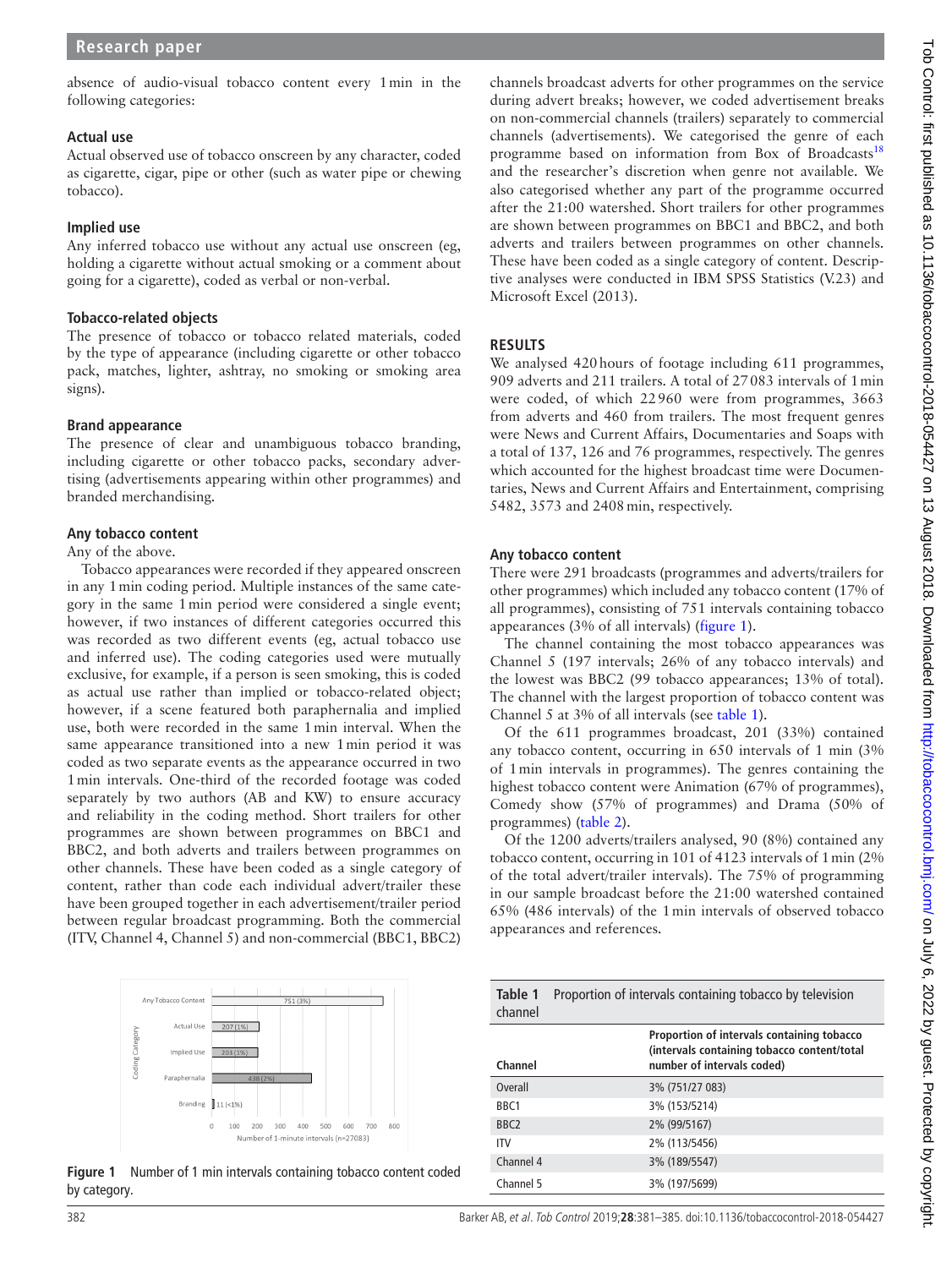<span id="page-2-0"></span>

| <b>Table 2</b> Percentage proportion of genres containing tobacco content |                                                                                               |                                                                                                          |                                                                                                         |  |  |
|---------------------------------------------------------------------------|-----------------------------------------------------------------------------------------------|----------------------------------------------------------------------------------------------------------|---------------------------------------------------------------------------------------------------------|--|--|
| Genre                                                                     | Total %<br>(number of programmes containing<br>tobacco content/total number of<br>programmes) | Before watershed %<br>(number of programmes containing<br>tobacco content/total number of<br>programmes) | After watershed %<br>(number of programmes containing<br>tobacco content/total number of<br>programmes) |  |  |
| Soap Opera                                                                | 32 (24/76)                                                                                    | 32 (24/76)                                                                                               | <b>NA</b>                                                                                               |  |  |
| Documentary                                                               | 47 (57/126)                                                                                   | 40 (33/82)                                                                                               | 55 (24/44)                                                                                              |  |  |
| News and Current Affairs                                                  | 34 (47/137)                                                                                   | 35 (47/135)                                                                                              | 0(0/2)                                                                                                  |  |  |
| Feature film                                                              | 43 (6/14)                                                                                     | 33 (3/9)                                                                                                 | 60(3/5)                                                                                                 |  |  |
| Chat show                                                                 | 33(5/15)                                                                                      | 33(5/15)                                                                                                 | <b>NA</b>                                                                                               |  |  |
| Game show                                                                 | 5(2/42)                                                                                       | 7(2/29)                                                                                                  | 0(0/13)                                                                                                 |  |  |
| Sport                                                                     | 7(1/14)                                                                                       | 0(0/8)                                                                                                   | 17(1/6)                                                                                                 |  |  |
| Comedy                                                                    | 57 (8/14)                                                                                     | 50(5/10)                                                                                                 | 75 (3/4)                                                                                                |  |  |
| Cookery                                                                   | 14 (4/28)                                                                                     | 14 (4/28)                                                                                                | <b>NA</b>                                                                                               |  |  |
| Drama                                                                     | 50 (17/34)                                                                                    | 38 (5/13)                                                                                                | 57 (12/21)                                                                                              |  |  |
| Animation                                                                 | 66 (10/15)                                                                                    | 66 (10/15)                                                                                               | <b>NA</b>                                                                                               |  |  |
| Consumer                                                                  | 20(1/5)                                                                                       | 20(1/5)                                                                                                  | <b>NA</b>                                                                                               |  |  |
| Political                                                                 | 0(0/2)                                                                                        | 0(0/2)                                                                                                   | <b>NA</b>                                                                                               |  |  |
| Interests                                                                 | 19 (7/36)                                                                                     | 19 (6/31)                                                                                                | 20(1/5)                                                                                                 |  |  |
| Entertainment                                                             | 22 (11/51)                                                                                    | 9(3/32)                                                                                                  | 42 (8/19)                                                                                               |  |  |
| Religious                                                                 | 0(0/1)                                                                                        | 0(0/1)                                                                                                   | <b>NA</b>                                                                                               |  |  |
| Educational                                                               | 0(0/1)                                                                                        | 0(0/1)                                                                                                   | <b>NA</b>                                                                                               |  |  |
| NA, not applicable.                                                       |                                                                                               |                                                                                                          |                                                                                                         |  |  |

**Actual tobacco use**

Actual tobacco use appeared in 207 intervals (1% of the total), in 76 (12%) of programmes and 13 (1%) of adverts/trailers. The highest proportion of tobacco use was cigarette smoking (164 intervals, 79% of all tobacco use), followed by pipe smoking (25 intervals, 12%), cigar smoking (16 intervals, 8%) and e-cigarette use (7 intervals, 3%). One instance of tobacco use was unidentified. Tobacco use occurred in 14 out of the 20 genres and featured in 53% and 36% of all Animation shows and Feature films, respectively. Most of the tobacco use in Animation featured in the show *The Simpsons* (occurring in 5% of all Simpson's intervals). Most (52%) of the intervals containing tobacco use were broadcast after the 21:00 watershed. Five Feature films (36%) contained tobacco use, of which three were broadcast before the 21:00watershed, and all five of which were classified by the British Board of Film Classification as suitable for viewing by children (one of them with no age restriction: U). Of the 207 intervals containing actual tobacco use, 104 (50%) occurred before watershed.

#### **Implied tobacco use and tobacco-related objects**

Implied tobacco use was found in 203 intervals (1% of all intervals) and in 118 of all broadcasts (programmes/adverts/ trailers combined). Smoking behaviour (eg, holding a cigarette) accounted for 163 intervals of implied use, 39 intervals contained a verbal mention of tobacco and in 10 intervals of other implied use. A total of 116 intervals (57%) containing implied tobacco use occurred before the 21:00 watershed. Tobacco-related objects accounted for the most content appearing in 438 tobacco intervals (2% of total) and in 202 of all broadcasts. Up to 260 intervals (66%) containing tobacco-related objects occurred before the 21:00 watershed. No smoking signs accounted for the most tobacco-related objects (see [table](#page-2-1) 3).

#### **Tobacco brands**

There were 11 intervals (37 actual appearances) which contained tobacco branding, occurring in seven different programmes. Most

<span id="page-2-1"></span>**Table 3** Tobacco-related object types

of these appearances arose from cigarette packets or tobacco boxes shown during two news reports on illegal cigarettes (five intervals, 45.5% of the total branding intervals) or from appearances of the fictitious brand '*Laramie*', which featured in 'The Simpsons' (five intervals, 45.5% of the total branding intervals). There was only one appearance during a TV programme in one interval (see [table](#page-3-0) 4 for a breakdown of programmes and total number of appearances by each tobacco brand).

#### **Comparison to previous analysis**

In comparison to the previous content analysis of UK broadcast TV, the amount of intervals containing any tobacco content increased from 731 to 751 intervals (see [table](#page-3-1) 5).

### **Discussion**

This study demonstrates that despite regulations restricting tobacco content being broadcast, tobacco imagery still occurs commonly on UK TV. While the majority of tobacco depictions occurred after the 21:00watershed, tobacco depictions were observed both the watershed on the most popular TV channels. Although tobacco branding was rare and primarily comprised brands seen in news items about illicit tobacco or a fictional brand in *The Simpsons*. There is strong causal evidence that exposure to tobacco imagery increases smoking uptake in adolescents. $3-6$  It is likely that the amount of tobacco content shown on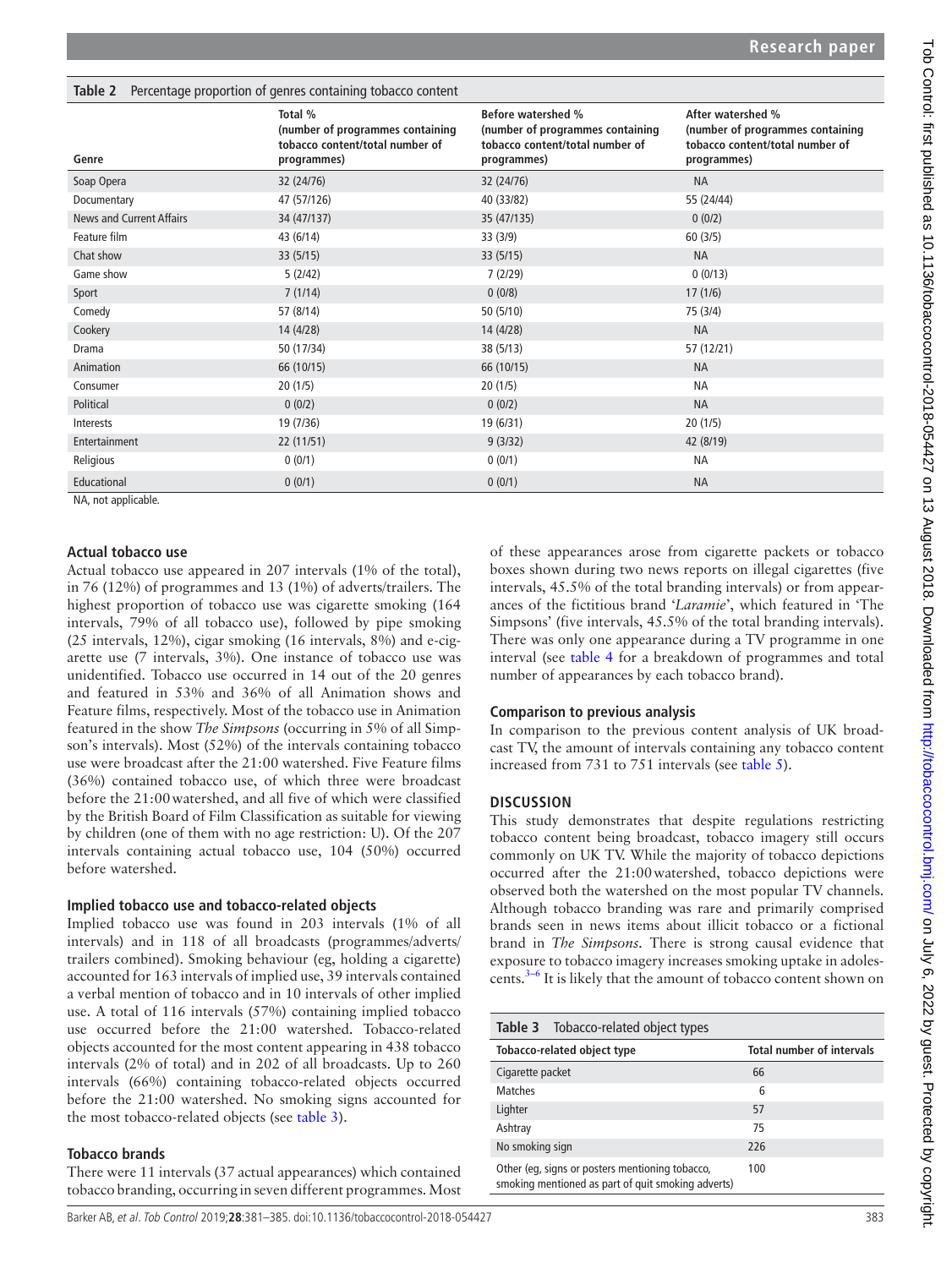| ianic 4<br>ribulaninies and total number of appearances by each topacco prand |                       |                                                                                                  |                                                           |                       |                                                                                                                                                                                                                    |                                                                                                                                                                                                                                                                                        |
|-------------------------------------------------------------------------------|-----------------------|--------------------------------------------------------------------------------------------------|-----------------------------------------------------------|-----------------------|--------------------------------------------------------------------------------------------------------------------------------------------------------------------------------------------------------------------|----------------------------------------------------------------------------------------------------------------------------------------------------------------------------------------------------------------------------------------------------------------------------------------|
| Genre of<br>programme                                                         | Title of<br>programme | Date programme aired                                                                             | Programme<br>aired before or<br>after watershed programme | Number of<br>shown in | List of tobacco brand<br>tobacco brands names shown in<br>programme (number of<br>appearances)                                                                                                                     | Description of brand appearance                                                                                                                                                                                                                                                        |
| <b>ITV</b><br>(News)                                                          | <b>News</b>           | 25 September 2015                                                                                | Pre                                                       | 14                    | Drum $(2)$ ;<br>Amber Leaf (3);<br>Marlboro (2); Victory (2);<br>L&M (2); Gold Mount (1);<br>Jin Ling $(2)$ ;<br>Gold Classic (3); G&B (3);<br>Richman (2);<br>M&G Gold (1);<br>Grand (3); 821 (1);<br>Mayfair (1) | Branding seen on packets of illegal cigarettes<br>in news item                                                                                                                                                                                                                         |
| BBC <sub>1</sub><br>(News)                                                    | <b>News</b>           | 25 September 2015                                                                                | Pre                                                       | 2                     | Richmond (1);<br>Mayfair (1)                                                                                                                                                                                       | Branding seen on packets of illegal cigarettes<br>in news item                                                                                                                                                                                                                         |
| Channel 4<br>(Animation)                                                      | The Simpsons          | Four episodes:<br>25 September 2015;<br>21 October 2015:<br>22 October 2015:<br>20 November 2015 | Pre                                                       |                       | Laramie, fake brand (5)                                                                                                                                                                                            | Moe's Tavern, advert for Laramie cigarettes<br>is visible; Kwik-E-Mart, a poster for Laramie<br>stating 'Smoke em'; Supermarket, Selma and<br>Patty buy packets of Laramie cigarettes; Truck<br>has Laramie logo on the side; Moe's bar, a<br>poster on wall which says 'Try Laramie'. |
| (Drama)                                                                       | The Catch             | 21 September 2015                                                                                | Pre                                                       |                       | Drum $(1)$                                                                                                                                                                                                         | The skipper smokes a cigarette on the bridge<br>with a non-smoking deckhand. In the galley, a<br>branded tobacco packet can be seen.                                                                                                                                                   |

<span id="page-3-0"></span>**Table 4** Programmes and total number of appearances by each tobacco brand

UK broadcast TV in the current study leads to experimentation and uptake. The levels of tobacco imagery in the categories we coded are very similar to those reported in our earlier analysis of programming in 2010,<sup>[14](#page-4-10)</sup> suggesting that UK prime-time TV is a constant source of exposure to tobacco imagery for young people. If the amount of tobacco content shown on TV remains consistent over time, tobacco use will remain normalised in society and continue to lead to subsequent adolescent use and uptake, while curtailing any trend towards decreasing smoking prevalence.

We coded only terrestrial channels since the majority of households have access to these channels and programmes aired on these channels consistently receive the highest viewing share in the UK.<sup>[16](#page-4-12)</sup> Given the large viewing audience of these channels, and the fact that the majority of viewing by 4–15year-olds in the UK occurs in early morning or early evening  $(19:00 \text{ to } 21:00)$ ,<sup>[13](#page-4-9)</sup> it is very likely that children and young adults will have access to, and be viewing, the five main channels. However, we acknowledge that it is equally likely that children will have access to and view other channels. The sample method we used, three 1-week periods, is potentially susceptible to seasonal influences on TV programmes and news stories; however, this is unlikely to have distorted our findings as the main sources of tobacco content were programmes which are aired throughout the year.

<span id="page-3-1"></span>

| Table 5 Comparison of the number of 1 min intervals containing<br>tobacco content in 2010 and 2015 |                                                        |                                                        |  |  |  |
|----------------------------------------------------------------------------------------------------|--------------------------------------------------------|--------------------------------------------------------|--|--|--|
|                                                                                                    | Number of 1 min<br>intervals from the<br>2010 analysis | Number of 1 min<br>intervals from the<br>2015 analysis |  |  |  |
| Any tobacco content                                                                                | 731                                                    | 751                                                    |  |  |  |
| Actual tobacco use                                                                                 | 245                                                    | 207                                                    |  |  |  |
| Implied tobacco use                                                                                | 82                                                     | 203                                                    |  |  |  |
| Tobacco-related objects*                                                                           | 576                                                    | 438                                                    |  |  |  |
| Tobacco branding                                                                                   | 27                                                     | 11                                                     |  |  |  |
| *Combined 'Paranhernalia' and 'Other' categories from the 2010 data                                |                                                        |                                                        |  |  |  |

\*Combined 'Paraphernalia' and 'Other' categories from the 2010 data.

We chose to code programmes broadcast between 18:00 and 22:00 since programmes shown in this time period are the most viewed throughout the week; however, without viewing figures it is impossible to know whether these channels were the most viewed for the 3weeks coded. While there is strong evidence that exposure to advertising and/or other tobacco imagery increases subsequent use in adolescents, $4-6$  this study did not explore exposure through viewing figures or subsequent tobacco use and uptake following viewing UK prime-time TV.

Tobacco content in broadcast TV could act as a smoking cue, eliciting a smoking urge in the viewer, which could lead to reinforcing the smoking behaviour and relapse in former smokers.<sup>19-21</sup> Consistent with earlier work,<sup>14</sup> our coding of tobacco-related objects includes no smoking signage, while less likely to be a driver of smoking behaviour than imagery arising from actual smoking, could potentially be unintentionally acting as a smoking cue.<sup>22–24</sup> As with other categories of tobacco content, the proportion arising from signage was very similar between the 2010 and present studies.

While the majority of tobacco depictions occurred after the 21:00 watershed, instances from all coding categories were shown before watershed. According to the OfCom Broadcasting Code 10 (Section 1.10), tobacco depictions are restricted before the 21:00 watershed unless editorially justified, to protect children and young people from potentially harmful imagery.<sup>12</sup> In the current study, we observed almost 500 intervals of 1min which contained tobacco content broadcast before watershed. Given that the majority of viewing by 4–15year-olds in the UK occurs in early morning or early evening  $(19:00 \text{ to } 21:00)$ ,<sup>[13](#page-4-9)</sup> and there is a causal link between viewing tobacco content and subsequent use, $3-6$  the OfCom 21:00 watershed is currently not fulfilling its purpose.

This study demonstrates that tobacco content, including smoking, occurs frequently on UK prime-time TV in programmes which are likely to be viewed by young people, as such, this is likely to lead to experimentation and uptake among young children. We suggest that guidelines on tobacco content need to be